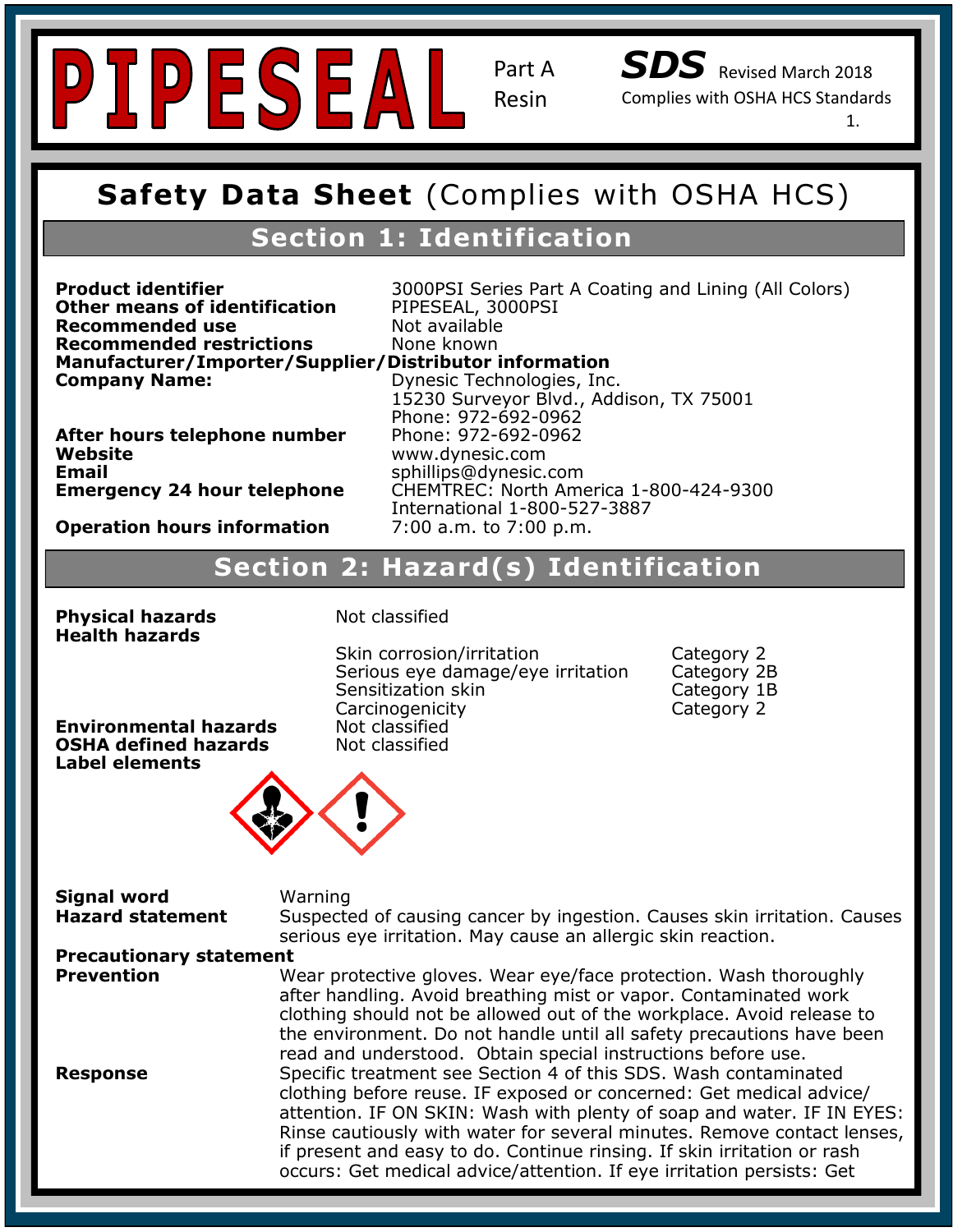



Complies with OSHA HCS Standards

2.

medical advice/attention

**Storage** Store in accordance with local/regional/national regulations. **Disposal Dispose of contents/container in accordance with local/regional/** national/international regulations.

**Hazard(s) not otherwise classified (HNOC)** None known<br>Sunnlomantal information **Supplemental information Not applicable** 

#### **Section 3: Composition/Information on Ingredients Contact Information:** Dynesic Technologies, Inc. 15230 Surveyor Blvd., Addison, TX 75001

## **Mixtures**

| <b>Chemical name</b>                        | <i>CAS number</i> | $\%$      |
|---------------------------------------------|-------------------|-----------|
| PHENOL-FORMALDEHYDE POLYMER GLYCIDYL ETHER  | 28064-14-4        | $30 - 50$ |
| TITANIUM DIOXIDE                            | 13463-67-7        | $5 - 15$  |
| * Other components below reportable levels. |                   | -20 - 40  |

#### **Composition comments**

Other components in this product are considered non-hazardous under the criteria specified in 29 **Signal Word: Warning Section 2: Hazard(s) Identification** CFR 1910.1200 (Hazard Communication Standard).

## **Hazard Statement Section 4: First Aid Measures**

#### **Inhalation**

inhaled the substance. Induce artificial respiration with the aid of a pocket mask equipped with a one-way valve or other proper respiratory medical device. Get medical attention, if needed. If breathing is difficult, remove to fresh air and keep at rest in a position comfortable for breathing. Oxygen or artificial respiration if needed. Do not use mouth-to-mouth method if victim

#### **Skin contact**

P103: Read label before use. Remove contaminated clothing immediately and wash skin with soap and water. Call a POISON<br>CENTER as destan/abusisian if you feel unuall. In eace of essame as athor alin disardara: Goal: errorent of doctor, projection in you feer driven. In case of eczerna of other skin disorders: Set<br>medical attention and take along these instructions. For minor skin contact, avoid spreading medical attention and take along ancee included to military chinesentics, at each process CENTER or doctor/physician if you feel unwell. In case of eczema or other skin disorders: Seek

#### **Eye contact**

Immediately flush eyes with plenty of water for at least 15 minutes. If a contact lens is present, nmediately.<br>neog<del>l</del>ice: DO NOT delay irrigation or attempt to remove the lens. Continue rinsing. Get medical attention immediately.

#### **Ingestion**

**Ingestion**<br>Call a physician or poison control center immediately. Rinse mouth thoroughly. Never give Instability: 0 anything by mouth to a victim who is unconscious or is having convulsions. Do not induce vomiting without advice from poison control center. If vomiting occurs, keep head low so that the substance. Induce artificial respiration with the aid of a pocket mask equipped with a one-way valve or other proper respiratory medical device.<br>Mast immaging complemed offering and can stomach content doesn't get into the lungs. Do not use mouth-to-mouth method if victim ingested

#### **Most important symptoms/effects, acute and delayed**

**Fiost important symptoms, enects, acute and delayed**<br>Skin irritation. May cause an allergic skin reaction. Dermatitis. Rash. Irritant effects. May cause Personal Protection Index: C redness and pain. Prolonged exposure may cause chronic effects

#### **Indication of immediate medical attention and special treatment needed**

Provide general supportive measures and treat symptomatically. In case of shortness of breath, give oxygen. Keep victim warm. Keep victim under observation. Symptoms may be delayed.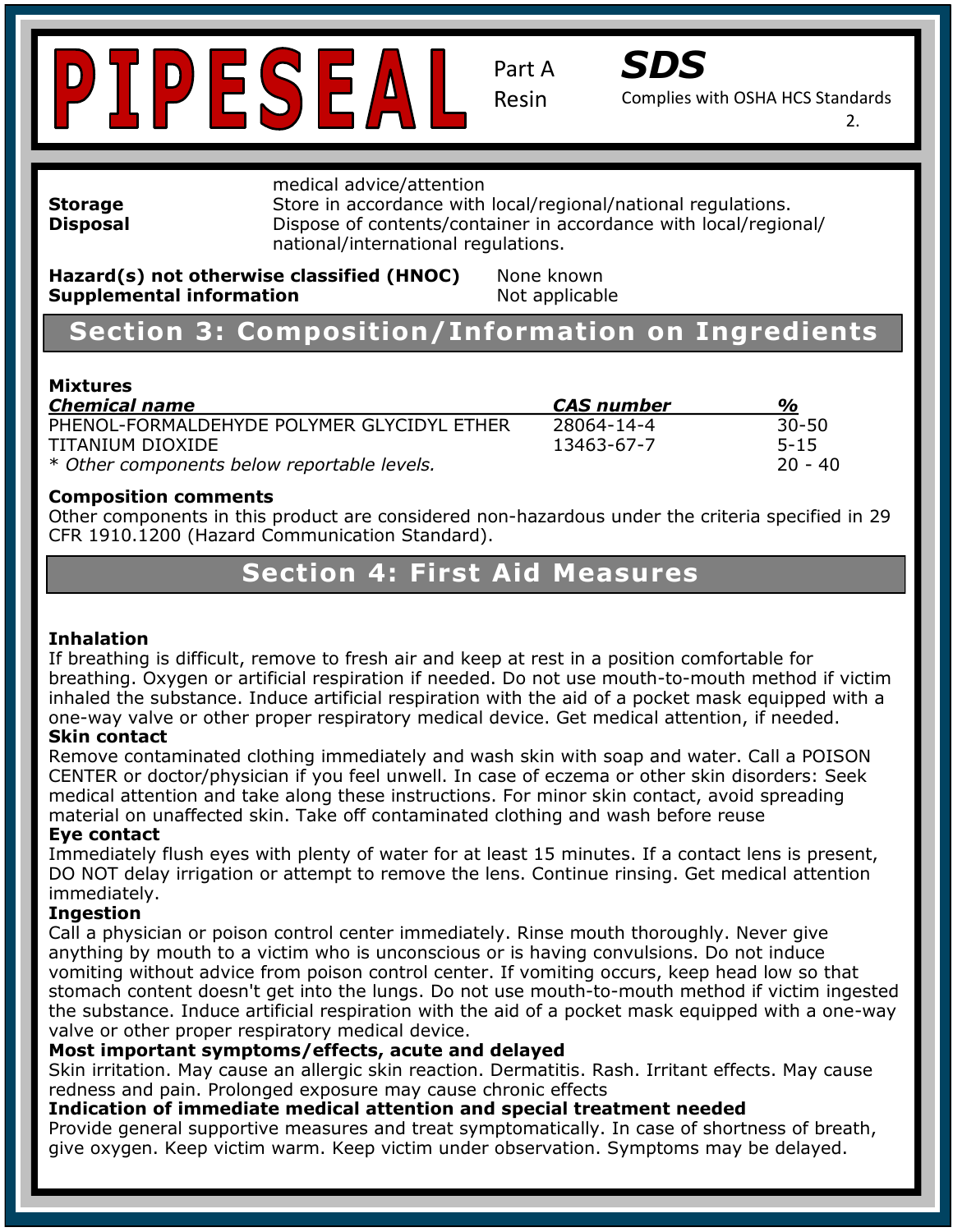



Complies with OSHA HCS Standards

3.

#### **General Information**

Take off contaminated clothing and shoes immediately. In case of shortness of breath, give<br>average JF avessed as sensexuad: Cet mediate advise/attention. Show this safety data shoes oxygen. IF exposed or concerned: Get medical advice/attention. Show this safety data sheet to the doctor in attendance. Wash contaminated clothing before reuse.

## **Section 5: Fire-Fighting Measures**

#### **Suitable extinguishing media**

Water fog. Foam. Dry chemical powder. Carbon dioxide (CO2).

#### **Contact Information: Inc. 15230 Surveyor Blvd., Addison, TX 75001 Surveyor Blvd., Addison, TX 75001 Surveyor Blvd., Addison, TX 7500101 Surveyor Blvd., Addison, TX 7500101 Surveyor Blvd., Addison, TX 750010101010101010101**

Do not use water jet as an extinguisher, as this will spread the fire.

#### **Specific hazards arising from the chemical**

Fire may produce irritating, corrosive and/or toxic gases.

## rile may produce imitating, corrosive and/or toxic gases.<br>**Special protective equipment and precautions for firefighters**

Special protective equipment and precaditoris for mengifiers<br>Wear suitable protective equipment. Wear full protective clothing, including helmet, selfcontained positive pressure or pressure demand breathing apparatus, protective clothing and face mask.

#### **Hazard Classification: Skin Irritant- Category 2 Fire-fighting equipment/instructions**

Move containers from fire area if you can do so without risk. In the event of fire, cool tanks with water spray. Ose water spray to coor unopened containers. Coor containers exposed to ha<br>with water until well after the fire is out. Water runoff can cause environmental damage. water spray. Use water spray to cool unopened containers. Cool containers exposed to flames

#### **Specific methods**

In the event of fire, cool tanks with water spray. Use water spray to cool unopened containers. **General fire hazards** 

No unusual fire or explosion hazards noted.

## **Precaution 6: Accidental Release Measures**

#### Personal precautions, protective equipment and emergency procedures

Immediately evacuate personnel to safe areas. Keep unnecessary personnel away. Keep people away from and upwind of spill/leak. Keep out of low areas. Wear appropriate protective<br>equipment and clothing during clean-up. Avoid skin contact and inhalation of vapors during equipment and clothing during clean-up. Avoid skin contact and imilalation or vapors during<br>disposal of spills. Fully encapsulating, vapor protective clothing should be worn for spills and appose of spins from y shoup salaring, reper processive creating ensure section for spins and<br>leaks with no fire. Do not touch damaged containers or spilled material unless wearing appropriate protective clothing. Ventilate closed spaces before entering them. Local authorities section 8 of the SDS. away from and upwind of spill/leak. Keep out of low areas. Wear appropriate protective should be advised if significant spillages cannot be contained. For personal protection, see

### Methods and materials for containment and cleaning up

Extinguish all flames in the vicinity.

alsh an harries in the vidnity.<br>Large Spills: Stop the flow of material, if this is without risk. Dike the spilled material, Large Spinst step the new of material, if this is mensat hand since the spinst in<br>where this is possible. Cover with plastic sheet to prevent spreading. Absorb in area with water. vermiculite, dry sand or earth and place into containers. Following product recovery, flush

**Small Spills:** Wipe up with absorbent material (e.g. cloth, fleece). Clean surface Unitary Denise in public association material (eigineerity insees). Siean sanated thoroughly to remove residual contamination.

#### Personal Protection Index: C **Environmental precautions**

Never return spills to original containers for re-use.

For waste disposal, see section 13 of the SDS. Avoid discharge into drains, water courses or onto the ground.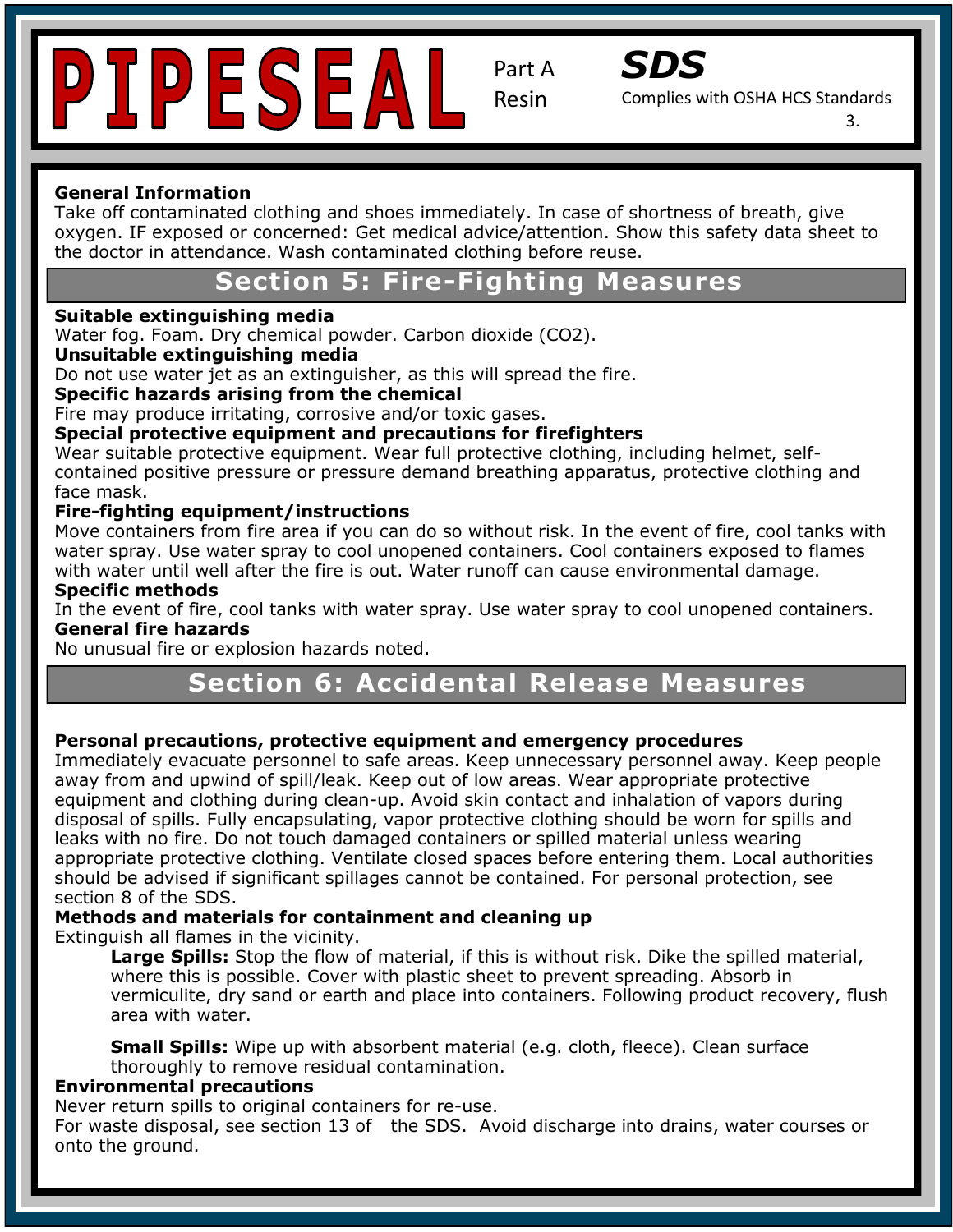



Complies with OSHA HCS Standards

4.

#### **Safety Data Sheet (Complies With OSHA HCS)**<br>The Complete With Observation with OSHA HCS **Section 7: Section 7: Handling And Storage**

#### **Precautions for safe handling**

exposure. Avoid contact with clothing. Do not use in areas without adequate ventilation. Wear appropriate personal protective equipment. Observe good industrial hygiene practices. When using, do not eat, drink or smoke. Wash thoroughly after handling. Avoid release to the Obtain special instructions before use. Do not handle until all safety precautions have been read and understood. DO NOT handle, store or open near an open flame, sources of heat or sources of ignition. Protect material from direct sunlight. Do not breathe mist or vapor. Do not get this material in contact with eyes. Do not taste or swallow. Avoid contact with skin. Avoid prolonged environment. Do not empty into drains.

## **Emergency Contact:** Same as Above **Conditions for safe storage, including any incompatibilities**

**Conditions for sare storage, including any incompatibilities**<br>CAUTION Store locked up. Keep away from heat, sparks and open flame. Store in a closed container away from incompatible materials. Store in a well-ventilated place. Keep away from food, drink and animal feedingstuffs. Keep out of the reach of children. Store in accordance with local/regional/national/international regulation.

#### **Hazard Classification: Skin Irritant- Category 2 Section 8: Exposure Controls/Personal Protection**

#### **A Hazard Statement exposure limits <b>and allergic skin reaction**  $\mathbf{z}$  is a set of the skin reaction.

**Biological limit values** This mixture has no ingredients that have PEL, TLV, or other recommended exposure limit.

No biological exposure limits noted for the ingredient(s).

#### **Appropriate engineering controls**

Provide adequate ventilation, including appropriate local extraction, to ensure that the defined occupational exposure limit is not exceeded.

#### Individual protection measures, such as personal protective equipment

#### **Eye/face protection**

 $\mathbf{p}$ ndi $\mathbf{p}$ Wear safety glasses; chemical goggles (if splashing is possible).<br>...

#### **Hand protection**

P261: Avoid breathing dust/fume/gas/mist/vapors/spray. Chemical resistant gloves are recommended. If contact with forearms is likely wear<br>gauntlet style gloves P333+P313: If skin irritation/rash occurs, get medical attention. gauntlet style gloves.

#### **Other**

Wear suitable protective clothing. The suitable with local container with local containers with local containers with local containers with local containers with local containers with local containers with local containers

#### **Respiratory protection**

exposure limits (where applicable) or to an acceptable level (in countries where exposure limits of the contract of the second response of the contract of the contract of the contract of the contract of the contract of the limits have not been established), an approved respirator must be worn.<br>Thermal hazards If engineering controls do not maintain airborne concentrations below recommended

#### **Thermal hazards**

Instatute the two to be reached to contain the constance when the constance Wear appropriate thermal protective

#### **General hygiene considerations**

and before eating, drinking, and/or smoking. Routinely wash work clothing and protective equipment to remove contaminants. Always observe good personal hygiene measures, such as washing after handling the material

#### **Section 9: Physical and Chemical Properties** Personal Protection Index: C

**Appearance Physical state Liquid Form** Liquid **Color Color Not available**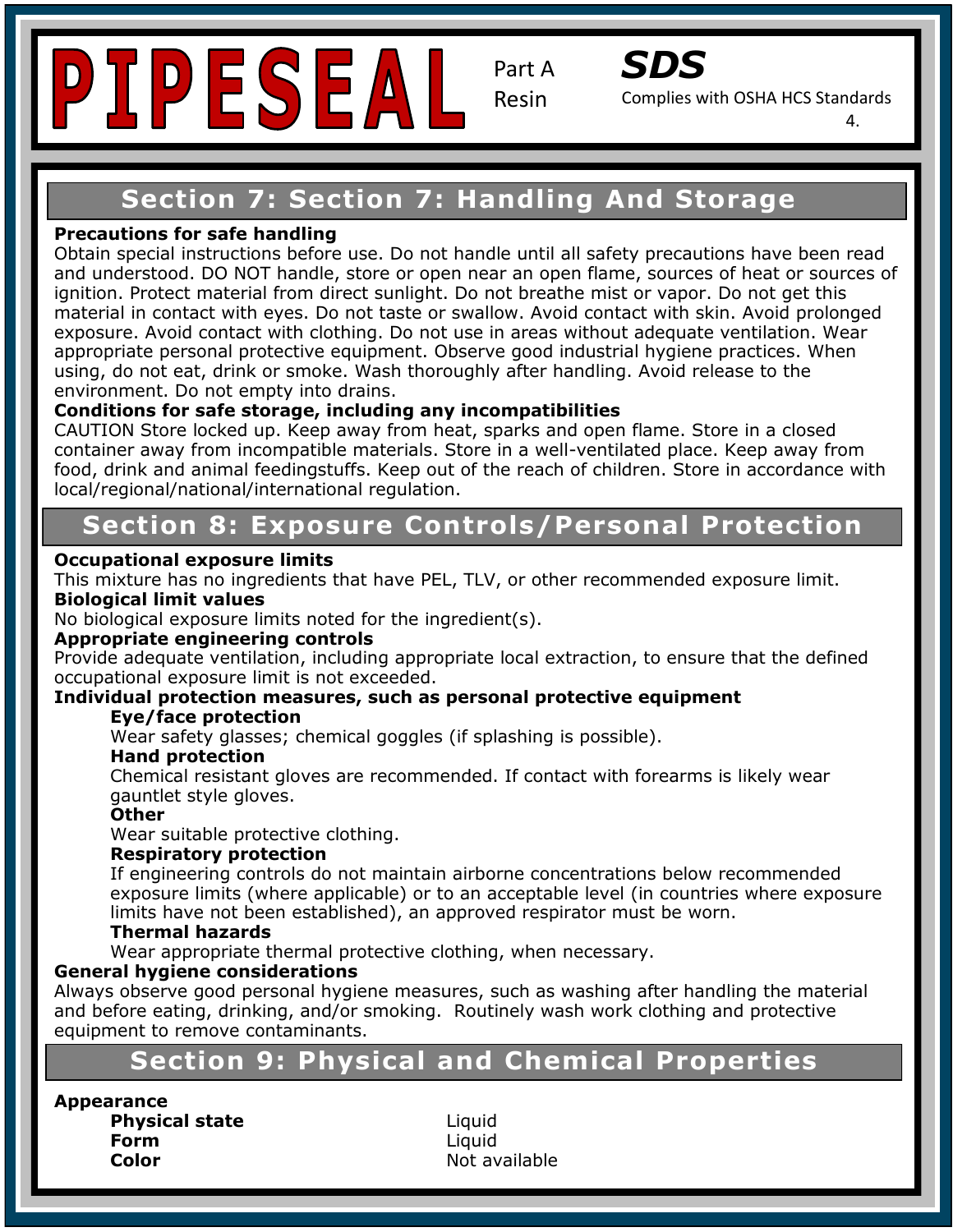



Complies with OSHA HCS Standards

5.

| Odor                                                              |                                                                   | Not available                                                          |  |
|-------------------------------------------------------------------|-------------------------------------------------------------------|------------------------------------------------------------------------|--|
| <b>Odor threshold</b>                                             |                                                                   | Not available                                                          |  |
| pH                                                                |                                                                   | 7 estimated                                                            |  |
| <b>Melting point/freezing point</b>                               |                                                                   | Not available                                                          |  |
| Initial boiling point/boiling range                               |                                                                   | $>$ 392 °F ( $>$ 200 °C)                                               |  |
| <b>Flash point</b>                                                |                                                                   | $>$ 302 °F ( $>$ 150 °C)                                               |  |
| <b>Evaporation rate</b>                                           |                                                                   | Not available                                                          |  |
| <b>Flammability (solid, gas)</b>                                  |                                                                   | Not available                                                          |  |
| Upper/lower flammability or explosive limits                      |                                                                   |                                                                        |  |
| <b>Flammability limit - lower <math>(\%)</math></b>               |                                                                   | Not available                                                          |  |
| Flammability limit upper $(\%)$                                   |                                                                   | Not available                                                          |  |
| <b>Explosive limit - lower (%)</b>                                |                                                                   | Not available                                                          |  |
| Explosive limit - upper $(\%)$                                    |                                                                   | Not available                                                          |  |
| Vapor pressure                                                    |                                                                   | 82 Pa at 20°C                                                          |  |
| <b>Vapor density</b>                                              |                                                                   | Not available                                                          |  |
| <b>Relative density</b>                                           |                                                                   | Not available                                                          |  |
| Solubility(ies) Solubility (water)                                |                                                                   | Not available                                                          |  |
| Partition coefficient (n-octanol/water)                           |                                                                   | > 3                                                                    |  |
| <b>Auto-ignition temperature</b>                                  |                                                                   | 572 °F (300 °C)                                                        |  |
| <b>Decomposition temperature</b>                                  |                                                                   | Not available                                                          |  |
| <b>Viscosity</b>                                                  |                                                                   | Not available                                                          |  |
| <b>Other information</b>                                          |                                                                   |                                                                        |  |
| <b>Density</b>                                                    |                                                                   | 1170.00 kg/m3 at 25°C                                                  |  |
|                                                                   |                                                                   | <b>Section 10: Stability and Reactivity</b>                            |  |
| <b>Reactivity</b>                                                 |                                                                   | The product is stable and non-reactive under normal conditions of use, |  |
|                                                                   | storage and transport.                                            |                                                                        |  |
| <b>Chemical stability</b>                                         | Stable                                                            |                                                                        |  |
| <b>Possibility of hazardous reactions</b>                         |                                                                   |                                                                        |  |
|                                                                   |                                                                   | Hazardous polymerization does not occur.                               |  |
| <b>Conditions to avoid</b>                                        |                                                                   | Heat, flames and sparks. Avoid temperatures exceeding the flash point. |  |
|                                                                   | Contact with incompatible materials.                              |                                                                        |  |
| <b>Incompatible materials</b>                                     |                                                                   |                                                                        |  |
| Peroxides. Chlorine. Strong acids, alkalies and oxidizing agents. |                                                                   |                                                                        |  |
| <b>Hazardous decomposition products</b>                           |                                                                   |                                                                        |  |
|                                                                   | If product is burned hazardous gases such as oxides of carbon and |                                                                        |  |
|                                                                   |                                                                   | nitrogen and various hydrocarbons may be produced.                     |  |
|                                                                   |                                                                   | <b>Section 11: Toxicological Information</b>                           |  |
|                                                                   |                                                                   |                                                                        |  |

| <b>Ingestion</b>                                                             | Suspected of causing cancer by ingestion. However, ingestion is not likely to<br>be a primary route of occupational exposure. |  |  |
|------------------------------------------------------------------------------|-------------------------------------------------------------------------------------------------------------------------------|--|--|
| <b>Inhalation</b>                                                            | Prolonged inhalation may be harmful.                                                                                          |  |  |
| <b>Skin contact</b>                                                          | Causes skin irritation.                                                                                                       |  |  |
| Eye contact                                                                  | Causes eye irritation.                                                                                                        |  |  |
| Symptoms related to the physical, chemical and toxicological characteristics |                                                                                                                               |  |  |
| Direct contact with eyes may cause temporary irritation.                     |                                                                                                                               |  |  |
| <b>Information on toxicological effects</b>                                  |                                                                                                                               |  |  |
| <b>Acute toxicity</b>                                                        | Not available                                                                                                                 |  |  |
| <b>Skin corrosion/irritation</b>                                             | Corrosive to skin and eyes.                                                                                                   |  |  |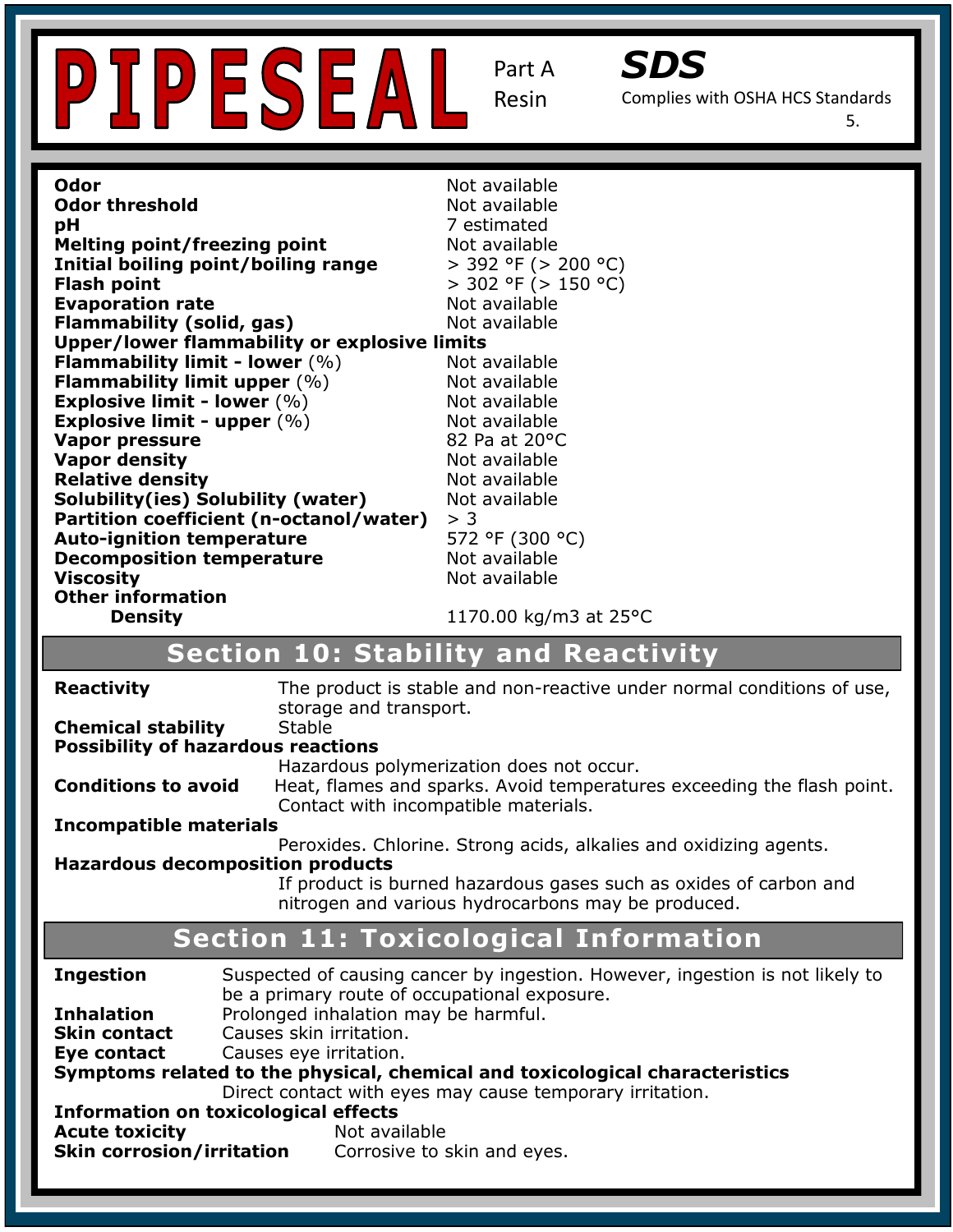



Complies with OSHA HCS Standards

6.

| Serious eye damage/eye irritation                                  |                |                                                                                                                                           |  |
|--------------------------------------------------------------------|----------------|-------------------------------------------------------------------------------------------------------------------------------------------|--|
|                                                                    |                | Direct contact with eyes may cause temporary irritation.                                                                                  |  |
| <b>Respiratory or skin sensitization</b>                           |                |                                                                                                                                           |  |
| <b>Respiratory sensitization</b>                                   |                | Not available                                                                                                                             |  |
| <b>Skin sensitization</b>                                          |                | May cause sensitization by skin contact.                                                                                                  |  |
| <b>Germ cell mutagenicity</b>                                      |                | No data available to indicate product or any components present<br>at greater than 0.1% are mutagenic or genotoxic.                       |  |
| <b>Carcinogenicity</b>                                             |                | Possible cancer hazard based on tests with laboratory animals.                                                                            |  |
|                                                                    |                | This product contains crystalline silica. Silica is a known                                                                               |  |
|                                                                    |                | carcinogen; however in this encapsulated form the normal routes                                                                           |  |
|                                                                    |                | of exposure are unavailable.                                                                                                              |  |
|                                                                    |                | <b>IARC Monographs. Overall Evaluation of Carcinogenicity</b>                                                                             |  |
|                                                                    |                | Not listed                                                                                                                                |  |
| US. OSHA Specifically Regulated Substances (29 CFR 1910.1001-1050) |                | Not classified                                                                                                                            |  |
| <b>Reproductive toxicity</b>                                       |                | This product is not expected to cause reproductive or<br>developmental effects.                                                           |  |
| Specific target organ toxicity - single exposure                   |                |                                                                                                                                           |  |
|                                                                    |                | Not classified<br>Specific target organ toxicity - repeated exposure                                                                      |  |
| <b>Aspiration hazard</b>                                           |                | Not classified<br>Not available                                                                                                           |  |
| <b>Chronic effects</b>                                             |                | Prolonged inhalation may be harmful.                                                                                                      |  |
|                                                                    |                |                                                                                                                                           |  |
| <b>Section 12: Ecological Information</b>                          |                |                                                                                                                                           |  |
| <b>Ecotoxicity</b>                                                 |                | The product components are not classified as environmentally hazardous.                                                                   |  |
|                                                                    |                | However, this does not exclude the possibility that large or frequent spills can<br>have a harmful or damaging effect on the environment. |  |
| <b>Product</b>                                                     | <b>Species</b> | <b>Test Results</b>                                                                                                                       |  |
|                                                                    |                | 3000psi Series Part A Coating and Lining (All Colors) (CAS Mixture)                                                                       |  |
| <b>Aquatic</b>                                                     |                |                                                                                                                                           |  |
| Crustacea EC50                                                     | Daphnia        | 10810.8105 mg/l, 48 hours estimated                                                                                                       |  |
| Fish LC50                                                          | Fish           | 10810.8105 mg/l, 96 hours estimated                                                                                                       |  |
| <b>Components</b>                                                  | <b>Species</b> | <b>Test Results</b>                                                                                                                       |  |
| PHENOL-FORMALDEHYDE POLYMER GLYCIDYL ETHER (CAS 28064-14-4)        |                |                                                                                                                                           |  |
| <b>Aquatic</b><br>Fish LC50                                        | Fish           |                                                                                                                                           |  |
| <b>Persistence and degradability</b>                               |                | $1 - 10$ mg/l<br>No data is available on the degradability of this product.                                                               |  |
| <b>Bioaccumulative potential</b>                                   |                | No data available.                                                                                                                        |  |
| <b>Mobility in soil</b>                                            |                | No data available.                                                                                                                        |  |
| <b>Other adverse effects</b>                                       |                | No other adverse environmental effects (e.g. ozone                                                                                        |  |
|                                                                    |                | depletion, photochemical ozone creation potential,                                                                                        |  |
|                                                                    |                | endocrine disruption, global warming potential) are<br>expected from this component.                                                      |  |
|                                                                    |                |                                                                                                                                           |  |
| <b>Section 13: Disposal Considerations</b>                         |                |                                                                                                                                           |  |
| <b>Disposal instructions</b>                                       |                |                                                                                                                                           |  |

When this product as supplied is to be discarded as waste, it does not meet the definition of an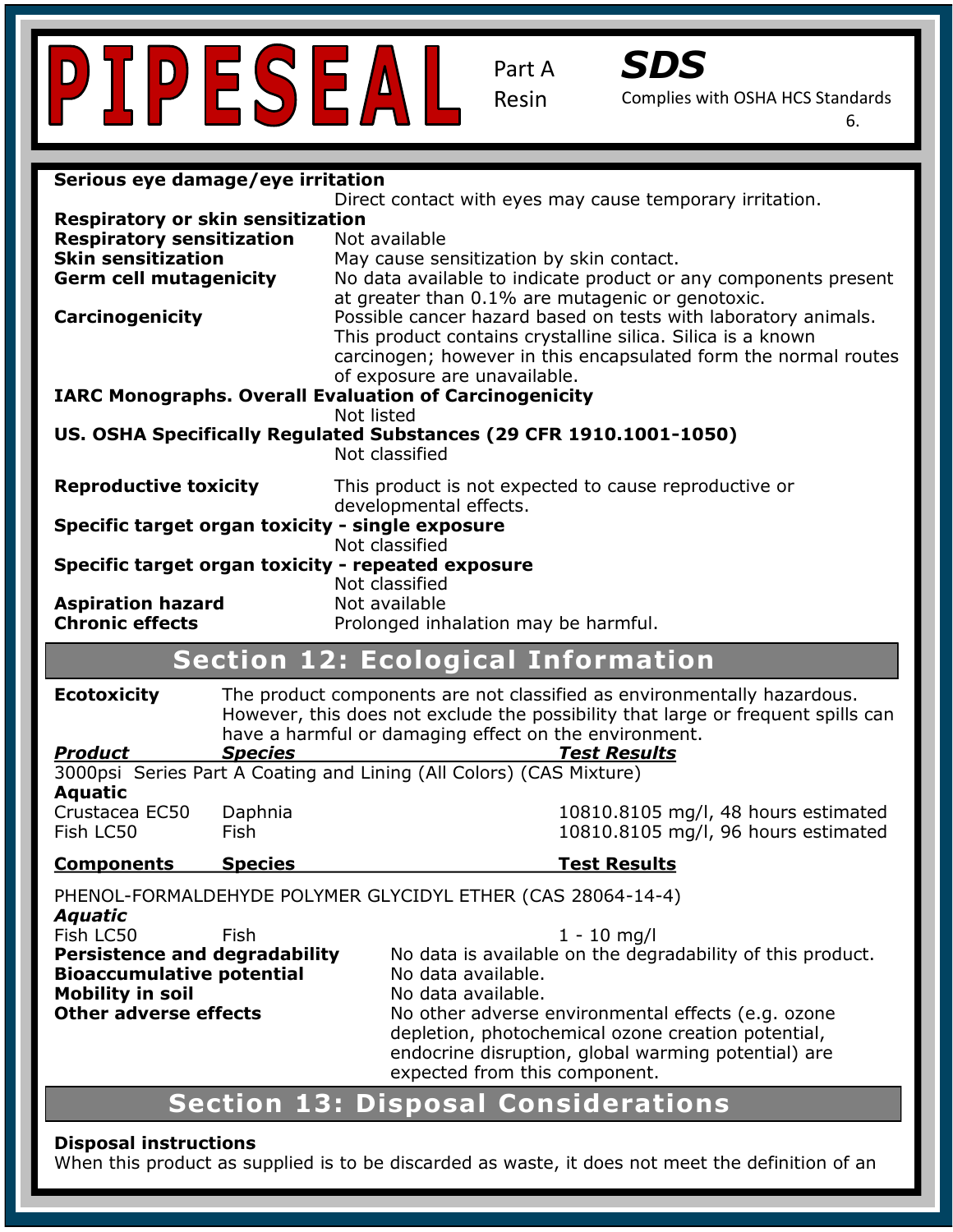



Complies with OSHA HCS Standards

7.

#### RCRA waste under 40 CFR 261.

**Local disposal regulations** 

**Eocal disposal regulations**<br>Dispose in accordance with all applicable regulations.

#### **Hazardous waste code**

**Section 1: Identification** The waste code should be assigned in discussion between the user, the producer and the waste disposal company.

#### **Waste from residues/unused products**

**Trade Name:** SC-4400 product residues. This material and its container must be disposed of in a safe manner (see: . **Contact Information: Inc. 15230 Surveyor Blvd., Addison, TX 75001** Surveyor Blvd., Addison, TX 75001 Surveyor Blvd., Addison, TX 75001, Addison, TX 75001, Addison, TX 75001, Addison, TX 75001, Addison, TX 75001, Addison Dispose of in accordance with local regulations. Empty containers or liners may retain some

#### **Contaminated packaging**

**Pictogram:**

Empty containers should be taken to an approved waste handling site for recycling or disposal. Since emptied containers may retain product residue, follow label warnings even after container is emptied. Offer rinsed packaging material to local recycling facilities.

#### **Chemical Section 14: Transportation Information**

**HAZAR Classification:** Not regulated as dangerous goods.

**SATA** Not regulated as dangerous goods.<br> **IMDC** Not regulated as dangerous goods.

**INTA MOTTEGURGED AS URITED US GOODS.**<br>IMDG MOTTEGURGED AS dangerous goods.

**Hazard Statement(s): H317 Prolonged exposure may cause an allergic skin reaction. Transport in bulk according to Annex II of MARPOL 73/78 and the IBC Code**  Not available

## **Section 15: Regulatory information**

components are on the U.S. EPA TSCA Inventory List. **US federal regulations** This product is a "Hazardous Chemical" as defined by the OSHA Hazard Communication Standard, 29 CFR 1910.1200. All

#### TSCA Inventory List. TSCA Section 12(b) Export Notification (40 CFR 707, Subpt. D)  $\frac{1}{2}$   $\frac{1}{2}$   $\frac{1}{2}$   $\frac{1}{2}$   $\frac{1}{2}$   $\frac{1}{2}$   $\frac{1}{2}$   $\frac{1}{2}$   $\frac{1}{2}$   $\frac{1}{2}$   $\frac{1}{2}$   $\frac{1}{2}$   $\frac{1}{2}$   $\frac{1}{2}$   $\frac{1}{2}$   $\frac{1}{2}$   $\frac{1}{2}$   $\frac{1}{2}$   $\frac{1}{2}$   $\frac{1}{2}$   $\frac{1}{2}$   $\frac{1}{2}$  Not regulated

## **CERCLA Hazardous Substance List (40 CFR 302.4)**  $\frac{N}{2}$

Not listed

**US. OSHA Specifically Regulated Substances (29 CFR 1910.1001-1050)**  and intl. regulations. Not regulated

**Superfund Amendments and Reauthorization Act of 1986 (SARA)** 

**Hazard categories** Delayed Hazard - No Internazard - No<br>Pressure Hazard - No Pressure Hazard: No.<br>Reactivity Hazard - No. **Immediate Hazard - Yes** Fire Hazard - No

#### **H**  $\blacksquare$  Not listed **SARA 302 Extremely hazardous substance**

SARA 311/312 Hazardous chemical  $\mathbf{I}$ Yes

 $\mathbf{P}$ **SARA 313 (TRI reporting)**  Not regulated

**Other federal regulations** 

**Clean Air Act (CAA) Section 112 Hazardous Air Pollutants (HAPs) List**  Not regulated